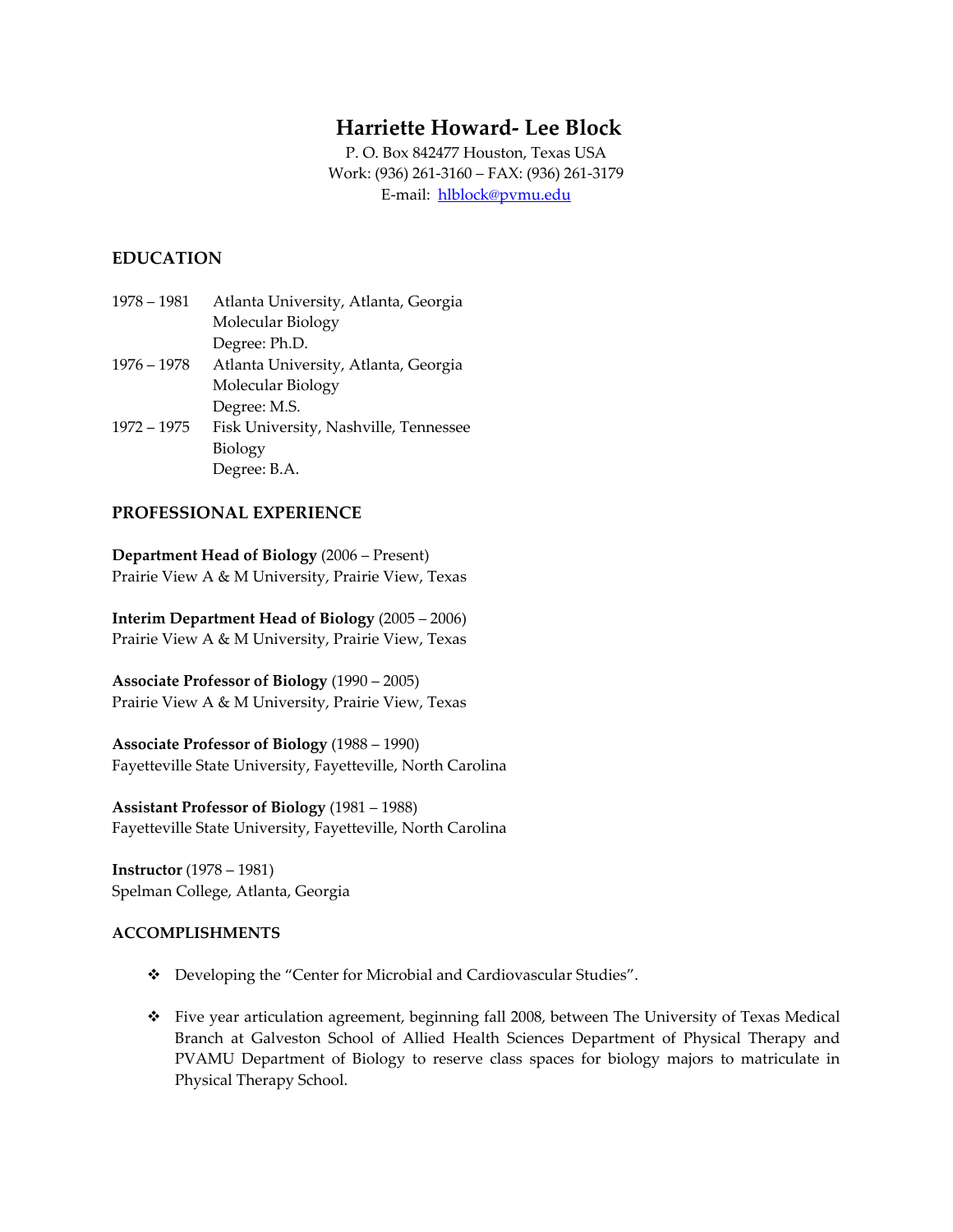- Non‐thesis Master's Degree in Biology was approved and began in the fall of 2008.
- Master's Degree Program in Biology with thesis was reactivated in the fall of 2006.
- Collaborated with Dr. Jamboor K. Vishwanatha to develop the HBCU Summer Research Training Program between the University of North Texas Health Science Center and the Department of Biology at Prairie View A&M University beginning summer of 2005.
- Initiated a spring lecture series with the Baylor College of Medicine Faculty. Medical faculty members lectured to Molecular Biology 3083 on the campus of Prairie View A&M University. A total of four lectures occurred during the month of April 2000. The lectures were given by Dr. David Rowley, Dr. Frank Kretzer and Dr. Nancy Weigel.
- Organized a two‐week Biotechnology Workshop for secondary teachers to train high school science teachers in biotechnology research and teach them innovative ways to incorporate biotechnology research in high school science classes. Summer of 1993‐1995.
- Implemented an after school science enrichment program for high school students interested in research and medicine‐Fayetteville State University, 1986.
- \* Conducted a "Recombinant DNA Workshop" for high school teachers in June of 1987. The workshop was sponsored by the Biotechnology Center in the North Carolina Research Triangle.
- \* Consultant for the National Science Foundation's Women in Science Program, Washington, D.C. in May of 1983

#### **PROFESSIONAL ACTIVITIES**

- Mentor for University of Missouri‐Columbia‐Undergraduate Summer Research Program‐Dr. Linda Blockus Director. 1998‐Present
- Attended the Association of Environmental Health Academic Programs meeting in Portland, Oregon‐October 2005
- Attended the Pre‐Health Advisors Meeting at Case Western Reserve University School of Medicine in Cleveland, Ohio‐January 2006
- Attended the SACS‐COC Institute On Quality Enhancement and Accreditation in Orlando, FL‐ July 2006
- Attended the Quality Education for Minorities workshop in Atlanta, GA‐August 2006
- Attended the NAVY Medicine Medical Educator Information Seminar in Bethesda, MD‐August 2006
- Course Embedded Assessment Workshop‐September 2006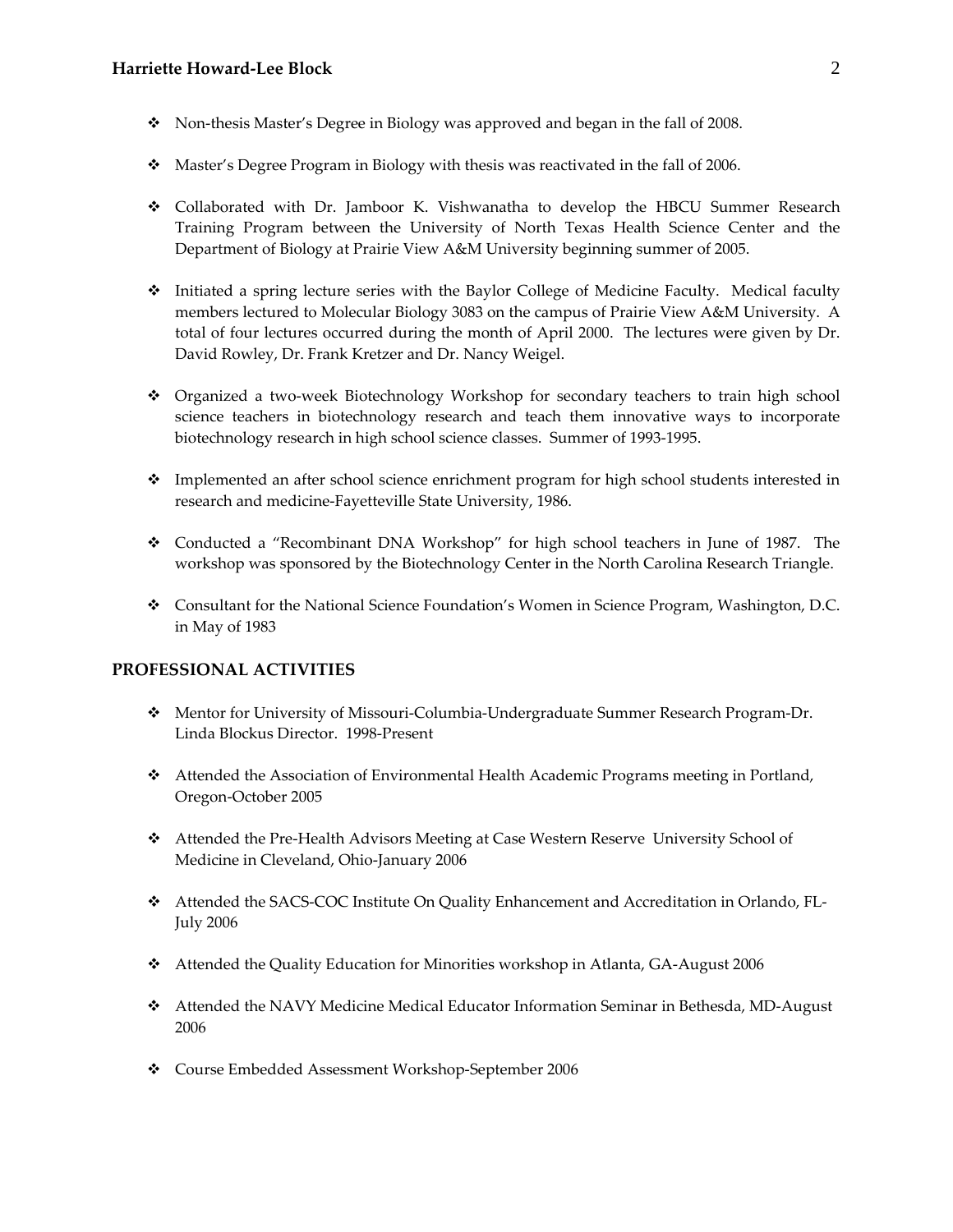- Attended the Howard Hughes Medical Institute's HBCU Planning Workshop in Chevy Chase, Maryland‐April 2007
- Attended the Innovative Minds in Prostate Cancer Today (IMPaCT) meeting in Atlanta, GA September 2007
- Traveled to Washington, DC to serve as a proposal reviewer for the Environmental Protection Agency STAR/GRO Research Program‐February 2008
- $\hat{\mathbf{v}}$  Traveled with three students to present their research at the 18<sup>th</sup> Annual Science and Engineering Alliance Student Technical Conference in Gaithersburg, MD – October 2008
- \* Traveled with four students to present their research at the Annual Biomedical Research Conference for Minority Students for the past 8 years (2000‐2008).

## **HONORS and AWARDS**

- Awarded a Minority Access Research Program Scholarship for the Federal of American Societies for Experimental Biology for attendance of one faculty member and two students to attend the Federation Constituent Societies Meeting in Anaheim, California.
- Received the 1994 New Achiever Award for Prairie View A & M University on August 19, 1994.
- \* Awarded travel grant from FASEB (Federation of American Society on Experimental Biology) for one faculty member and two students to attend the American Society of Cell Biology Meeting in Washington, D.C., December 1997.
- Travel Grant Award from FASEB (Federation of American Society on Experimental Biology) for one faculty member and two students to attend the American Society of Molecular Biology and Biochemistry in San Francisco, California, May 16‐19, 1999.

#### **RESEARCH / CURRICULUM ENHANCEMENT SUPPORT**

- Curriculum Development Award Department of Education‐ Title III‐ Enhancement of Undergraduate Biology Programs. (Oct. 2007‐ Oct. 2011) Award‐\$300,000 Program Coordinator‐ Harriette Block
- Research Support National Institutes of Health ‐ #S06RR08206‐04‐Genome Organization of the Ruffed Grouse, Bonasa umbellus, and Related Species. \$180,000 for 4 years, 1982‐1986 Principal Investigator‐ Harriette E. P. Howard.
- \* Research Support Laboratory for Radiation Studies (Joint project with Biology, Chemistry and Engineering) Funded by NASA in 1994 for 4 years‐Biology Award \$250,000 Principal Investigator –Harriette Howard‐Lee.